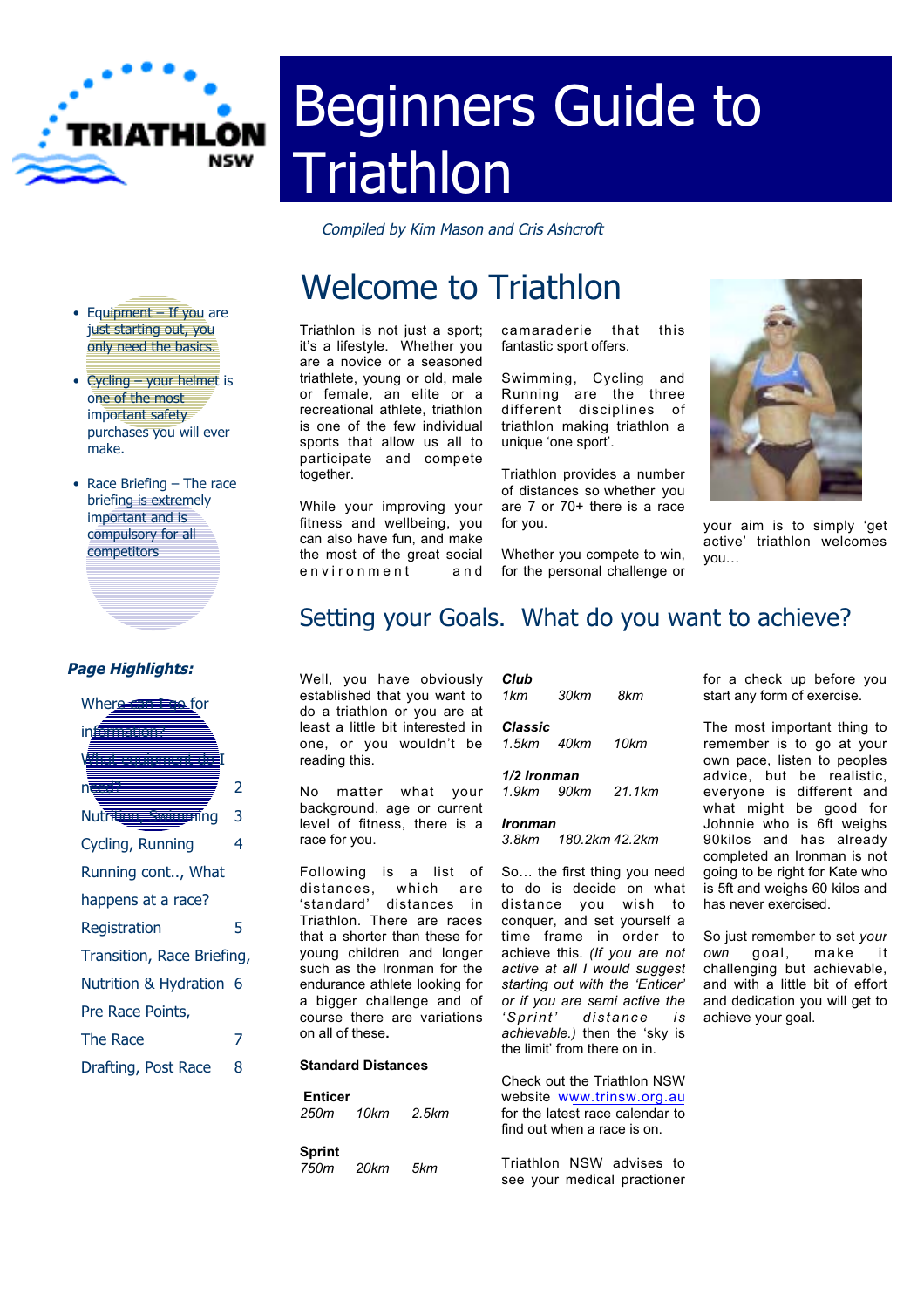



"Remember, it's not a fashion statement it's all about finishing and having fun"



go for information; you can start with your State Association.

On the Triathlon NSW website there is a list of Local Clubs, also entry forms for you to download, the racing calendar for you to decide which race you would like to compete in, contacts for coaches, latest news, and of course the all important Triathlon NSW Membership Form. When you join the association you will have 24 hour insurance, and access to discounts and benefits only available to Triathlon

#### NSW members.

Triathlon Clubs are a great source of camaraderie, there is plenty of support and of course 'club races' are a great place to compete in your first triathlon. Following on from that you may have a friend of a friend who is involved in triathlon and can point you in the direction of your local bike shop.

Your local bike shop generally has entry forms and will always have bike mechanics to help you with your bike.

Your local swimming pool will have squad training sessions and if your going to get really serious you may wish to track down a certified Triathlon Coach. Of course lets not forget there are some great triathlon Magazines out there, which offer you invaluable information on the latest news and views from the triathlon world.

# What Equipment do I need?

Triathlon can become a very expensive sport, if you 'just have to have' all the latest gear. However, if you are just starting out you only need the basics.

To get you from the start line to the finish line, all you need are the following items:

**Swim:** swimsuit, goggles, cap, towel, wetsuit (optional) **Cycle:** Bicycle (mountain bike, road bike, touring bike), Bike helmet (must be in good condition & have an Australian Standards sticker on it) Water bottle, tri suit or bike pants & jersey (optional) **Run:** Running shoes, socks (optional) shorts *please note: it is compulsory to have your torso covered so all men*

#### Training Programs

This is where you need a little time to sit down and work out when you can fit 'training' into your already busy week. It is important to remember to increase your training load slowly.

Allow your body to adapt to training sessions. Some days will be harder than others. you will have easy sessions and demanding sessions. *must wear a singlet or shirt, and for the females a swimsuit or bra top is fine* **General items:** Sunglasses, sunscreen, hat,

Of course this list can be added to, some people complete the whole race in a bike jersey and bike pants, or a 'tri suit' others wear a watsuit in the swim and then wear their swimsuit for the entire race, it all depends on what distance you are going to race and what you feel comfortable wearing and of course this will only come with time after you have competed in a few races.

You can think about purchasing a 'tri suit' or bike shorts with a towelling gusset

You must make sure you allow for rest days especially after a demanding training session. Remember anyone with a basic level of fitness can complete a 'sprint'

If you wish to have someone to assist you in your training, please contact the Triathlon NSW office and we can direct you to an accredited

distance triathlon.

and pairing them with either a bra top (females) or singlet top (males) and wearing this outfit from start to finish therefore you just need to change your shoes during the transition

The less you have to think about in the transition from Swim to Bike and Bike to Run the more you can concentrate on your race. For those that may be conscious of their size or shape, male or female, think about wearing a t-shirt or loose singlet top for the cycle and run.

REMEMBER: It's not a fashion statement it's all about finishing and having fun.

Triathlon Coach. As previously mentioned Triathlon NSW advises that you see your medical practitioner for a check up before you start any form of exercise.

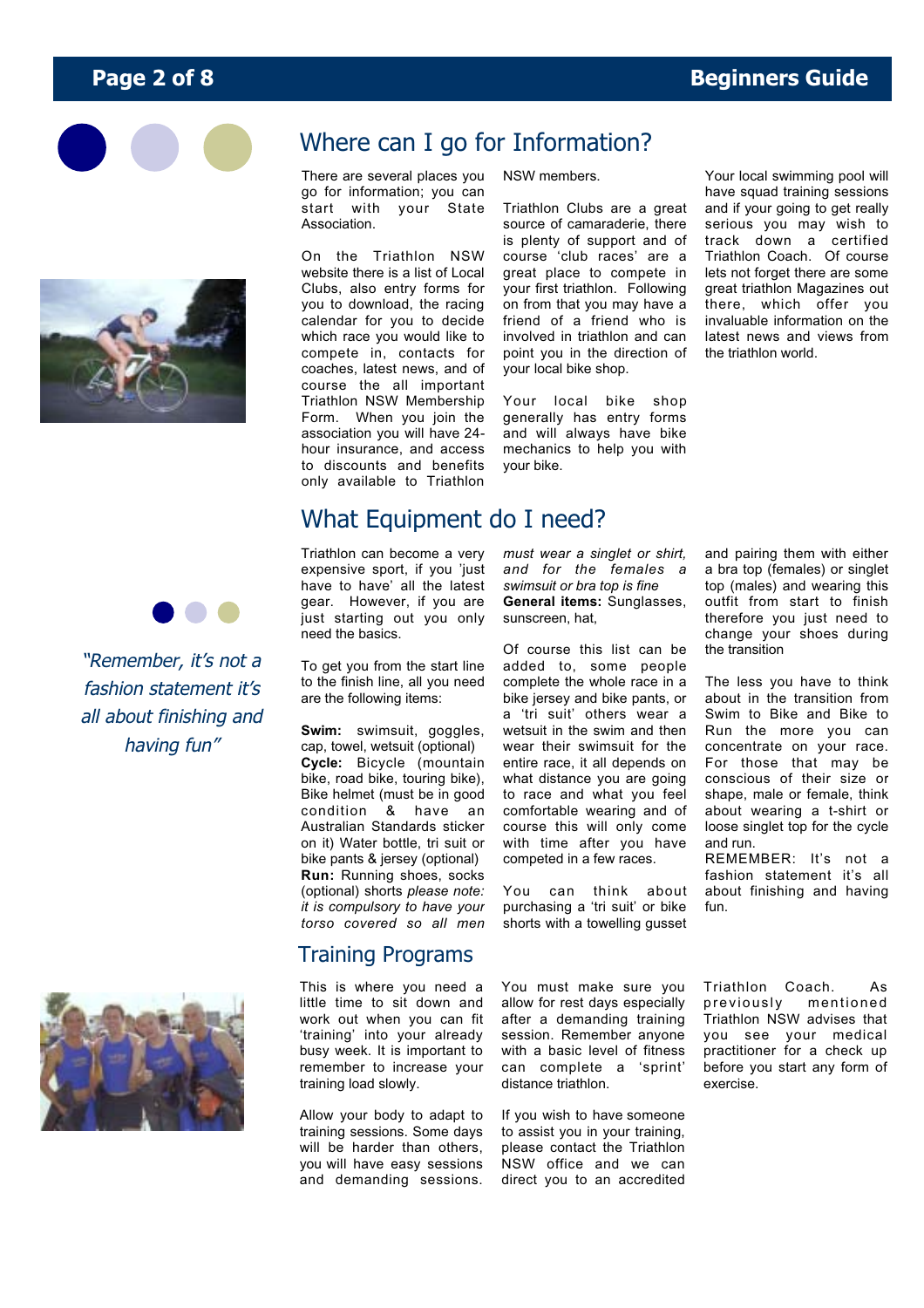### **Beginners Guide Page 3 of 8**

#### **Nutrition**

The most important thing to remember here is to listen to what the majority of Nutritionists say, and that is to have a 'balanced diet' that includes all the major food groups. Carbohydrates are important which include breads, pastas, fruit and vegetables. Protein is also important as protein helps to repair muscles and tissues this includes diary products, lean meats, eggs, chicken and fish.

hydrated. Keep up your water intake before, during and after training and racing. The recommend daily allowance of hydration is 6-8 glasses per day for average activity so if you are training and racing, this fluid intake will need to be increased.

There are many electrolyte replacement drinks on the market now which can be taken during and after training sessions, these drinks help replace the sodium, potassium and carbohydrates that you loose from your body during training.

On race day, once again make sure you have plenty of fluids, when it comes to food intake your diet pre race should be light however this is a very individual thing. You should test diet and fluid intake out during your training sessions**.**

**Never experiment on race day.**





"have a balanced diet, that includes all the major food groups"

Extra fluids will be important also. It is extremely important to keep the body

# Swimming

To get started in swimming you need a few basic items:

Swimsuit – purchase one that is comfortable, practicable for swim training, you don't want it too tight as it may rub and cause chaffing. *Note: all swimsuits will wear down from the chlorine so try and purchase one that is a little more chlorine resistant as it will last longer.*

Swim Cap – this will keep your hair off your face and out of your eyes; it also protects your hair from the chlorine of the pool. *Tip – make sure you dry your cap and turn it inside out, sprinkle some talc powder on the cap, this will help to prolong the life of your cap.*

Goggles – make sure you purchase goggles that fit your face so they do not leak and let water in*. There are lots of different goggles on the market; you may wish to* *seek advice from your local pool or the shop assistant.*

Fins/flippers – if you are swim training on a regular basis, these will assist you with the development of kicks and make it easier to performs drills and of course provide variety whilst you are swimming your laps. *Note: the fins are commonly known as 'swim fins' or 'boosters' they are smaller and shorter than the flippers that are used for scuba diving.*

There are other swimming accessories like pull buoys & paddles, etc and as you get more confident in the water you can add these to your swim training.

The most important thing to remember whilst swimming is to relax in the water. Swimming is all about technique, and there is a lot to think about, stretching, breathing, kicking, your arm pull etc. The best thing to do to begin with is just get in there and swim, swim, swim. You can only improve and then when you feel a bit more confident in the water, join in the swim squad at your local pool. There you can learn more about technique, increase speed & confidence and receive professional advise from a qualified swim coach or an accredited triathlon coach. *Please note: You cannot use pull buoys, paddles or fins in a race*

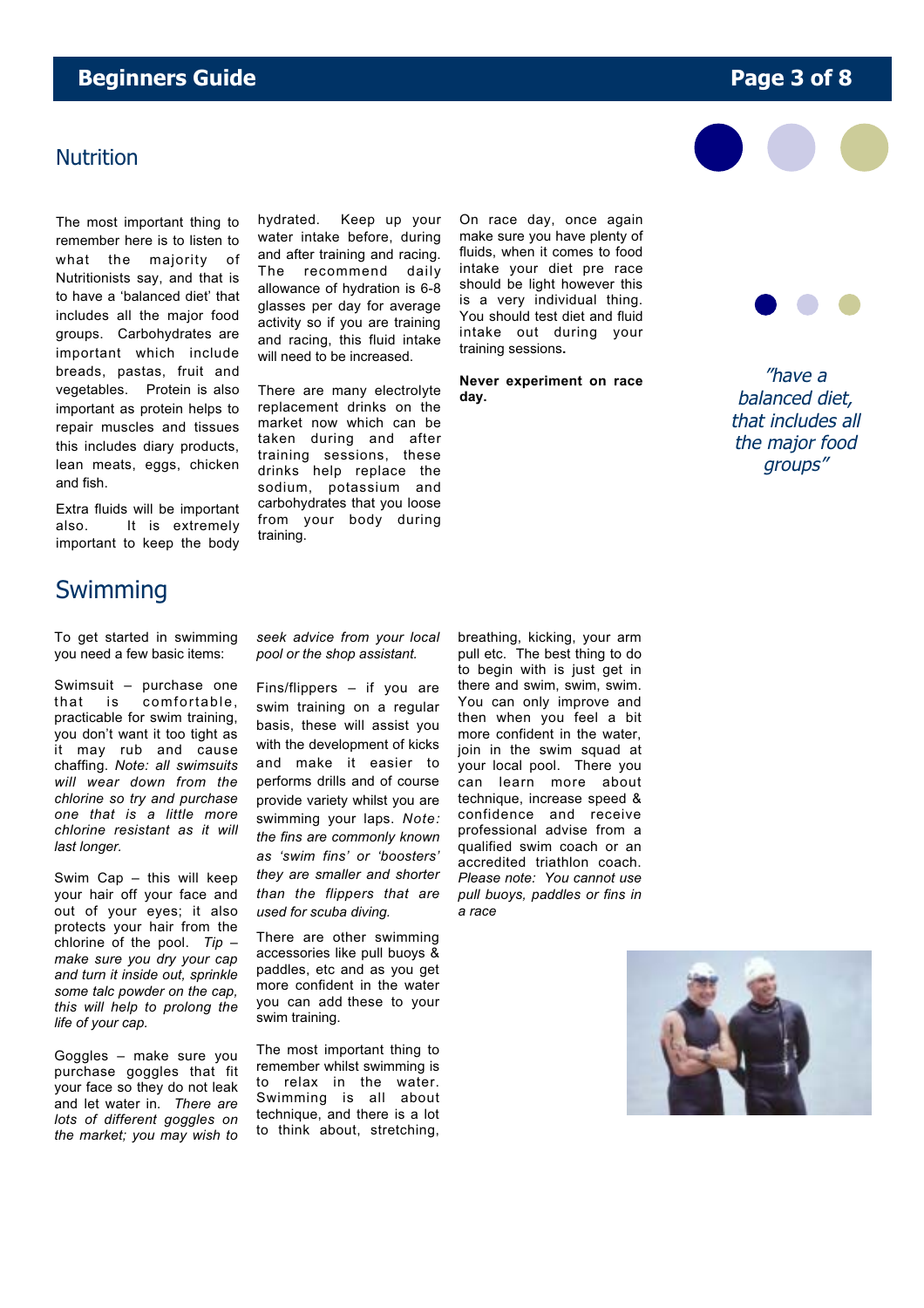

# **Cycling**

To get started on the bike the most important two items are your helmet and of course you need a bike.

Helmet – this is the most important safety purchase you will ever make. I cannot stress enough how vitally important this is. Make sure your helmet has met with the Australian Safety standards, (*the sticker/label will be on the inside of your helmet.)*

Bike – you don't need to purchase the latest, lightest frame with the most expensive components in the shop. Purchase one that is a perfect fit, has good componentry and one you can learn to ride on. The most important point to remember when purchasing your bike is to make sure it fits *'you'.* The 'bike fit' is crucial, to having a comfortable ride, prevents injuries and of course, so you will enjoy riding your new bike.

Most bike shops have packages for frame, forks, components, & wheels. You can add the accessories slowly, just make sure the 'bike fits you.

Accessories – pump, spare tubes, tyre leavers, Speedo, Cycle shoes, tri bars, Bicycle pants, gloves, rain jacket, the list goes on. Cycling is definitely one of those sports that has lots of extra's, and the more you ride, the more addicted you will get and you'll find yourself visiting the bike shop more often, looking at all the latest gadgets and accessories.

You don't need to purchase clip in cycle shoes straight away, even if you are confident on the bike. Have a few months worth of training sessions, learning about your bike, manoeuvring in the traffic, and learning the road rules<br>first. Once you have Once you have mastered this, purchase your cycle shoes and all the other nick knacks available.

Oh… by the way…when you do purchase the 'clip in' cycle shoes, don't worry about falling off, because I don't know anyone who has not fallen off there bike at some stage of there cycling career. Don't worry though, it is usually when you have slowed right down and you forget to 'unclip' your pedals before stopping. You just have to practice 'clipping' your foot in and taking it out of the pedals.

The most important accessories to purchase straight away when you buy the new bike would be your pump, spare tubes and a 'spare kit'. Get the staff at the bike shop or maybe even a friend to show you how to change the tyre, as you never know when you're going to get that flat!!

The first points to remember when cycle training is to put your helmet on. Ride in the cycle lane or as far left of the road as possible and obey all the road rules. *Remember, cars are much bigger than you.*

When you first go out training, try and find someone who has some experience and knowledge to go with you. This will be invaluable, to help with the little 'tricks of the trade'. Make sure you are positioned on your bike correctly, when pedalling, try to pedal smoothly, 'spinning', rather than the push up, push down action. And… After you have been cycling for a few weeks practice running off the bike.

Once again the only way to gain confidence on the bike is to get out there and ride. Joining friends, your local triathlon club or a cycle group is a good way to learn more, and of course there is always safety in numbers.

Finally, many triathletes belong to cycle clubs as well, these are a great way to learn about specific cycle skills & technique and of course once again, you can always seek direction from an accredited triathlon coach.

"Make sure your helmet has met with the Australian Safety Standards'."

"Your running shoes are a very important purchase."

# Running

The beauty of running, is that all you need is a good pair of running shoes, a pair of shorts, bra top and or a shirt/singlet, pair of socks, hat, sun block and your… out the door.

Shoes – your running shoes are a very important purchase. Running shoes is one area, which I would suggest not to 'skimp on'. The reason for this… running is an 'impact' sport, and if you don't invest wisely you can do all sorts of damage to your body. So, make sure you shop around, get some professional advice, get someone to look at your feet, so they can decide whether you pronate, supinate, need extra shock absorption, need added stability etc.

Don't necessarily buy the most expensive shoe, shop

around, talk to friends, read literature and ultimately you decide. Don't let the shop assistant talk you into 'just anything', and if you find you have feet problems, see a podiatrist or sports physician; you may need to invest in orthotics.

Cont…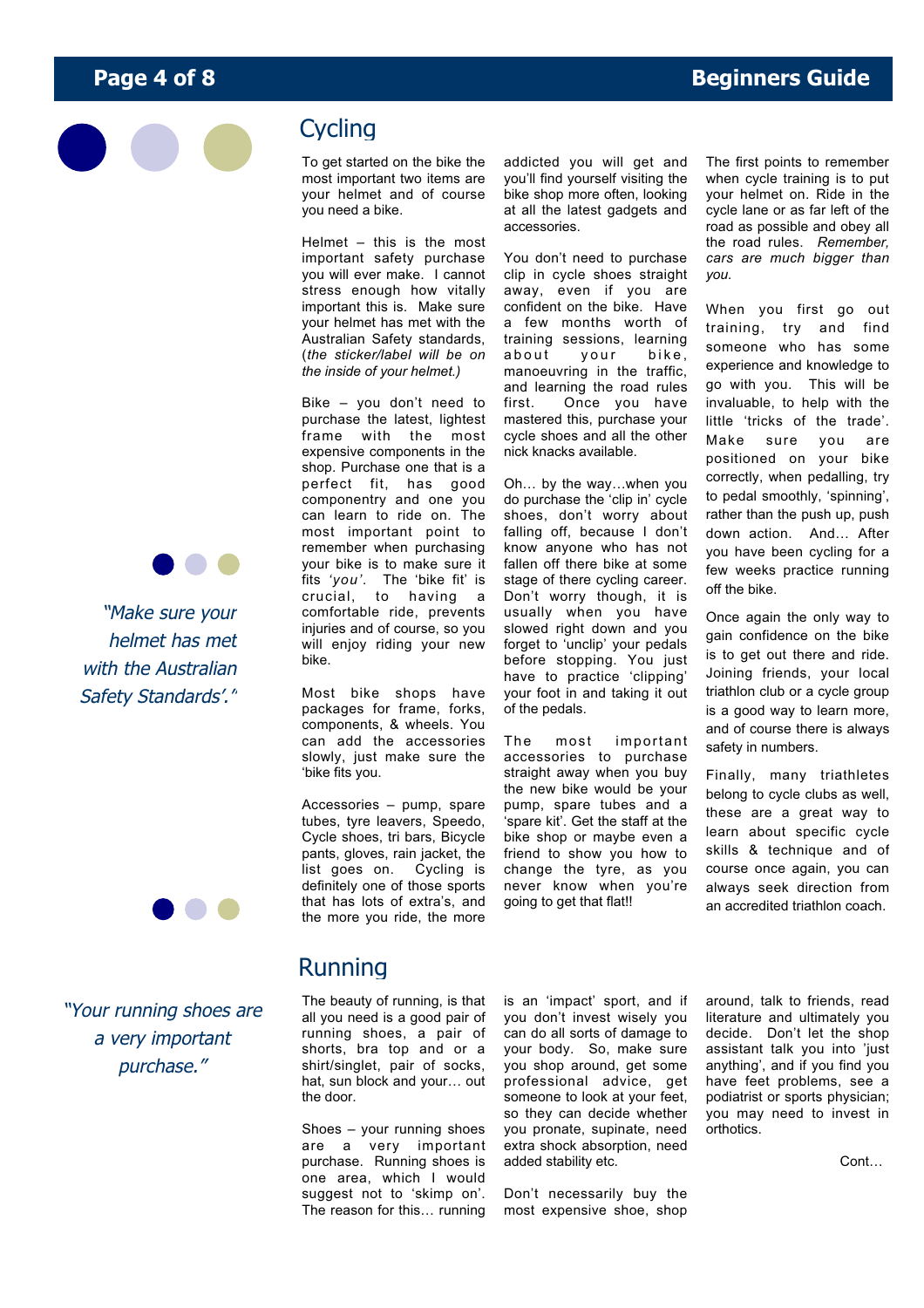### **Beginners Guide Page 5 of 8**

## Running cont…

Clothing – people run in all sorts of clothing, it just depends on what you feel comfortable in. There is specific running clothing on the market, shorts, singlets, bra tops, t-shirts etc.

However… you may feel just as comfortable in your favourite board shorts and old singlet. There are also lots of water bottle holders, running caps, socks etc on the market specifically manufactured for running.

Running is one of the few sports where equipment plays a small role. The first thing to remember about running is to start of slowly. Depending on your level of fitness you may need to start off with a walk/run system before you can go straight into running.

Vary your running, variety is important, hills are great for strengthening and conditioning, venture off road – but be careful as you can trip and fall on the uneven surface, run on the sand at the beach, go down to the track and do some sprint training.

When running make sure you keep your fluids up, always carry water with you, unless you know where the taps are on your run route of course. And be prepared for all types of weather, in summer, try and run in the cooler parts of the day, put sunscreen on and wear a cap. In winter all you have to do is dress for it, perhaps wear long tights, and if it's really cold you may require gloves and a beanie.

Once again, if you get totally hooked you can always get an accredited triathlon coach to help with your technique, and 'run specific' training. *Another tip…. when you can, purchase an extra pair of running shoes, so you can alternate them. The shoes will last & wear longer, and of course if it rains, you will always have a dry pair.*





### What happens at a race?

#### **Registration**

When you arrive at a race, registration is the first place to go. This is where you will you register your name and pick up your race pack. Following is a list of procedures that will happen at registration:

- Advise registration staff you are competing.
- Registration staff will cross off your name on a list (you generally either line up alphabetically or in your age group eg 20- 24years, 45-49 years).
- Pick up your race pack which could include: swim cap, race merchandise, Race number sticker for your bike, map of the course, race number 'bib', safety pins.
- If the race is being electronically timed you will also need to pick up your timing chip. (Your timing chip is generally either attached to your shoe or it is strapped to your ankle).
- If you are starting in wave starts, you will be advised of the time your swim wave will be starting. (This is generally organised into age groups, and each age group will also have a different coloured swim cap and start time, eg 8.00am: wave 1 - all women, 8.05am: wave 2 - men 20-24, 8.10am: wave 3 - men 30-34 etc).
- Your legs and arms will be numbered with your a race number.
- Affix your bike number to your bike (this is for security reasons, after the race you will then be able to get your bike out of the transition area)
- THIS IS THE TIME TO ASK ANY QUESTIONS. Make sure you 'check out' all exit and entry points, know the course and know where you are going, all courses should be marshalled. However do not rely on the marshals to give you directions, **make sure** *you* **know where you are going.**

"Make sure you check all entry and exit points."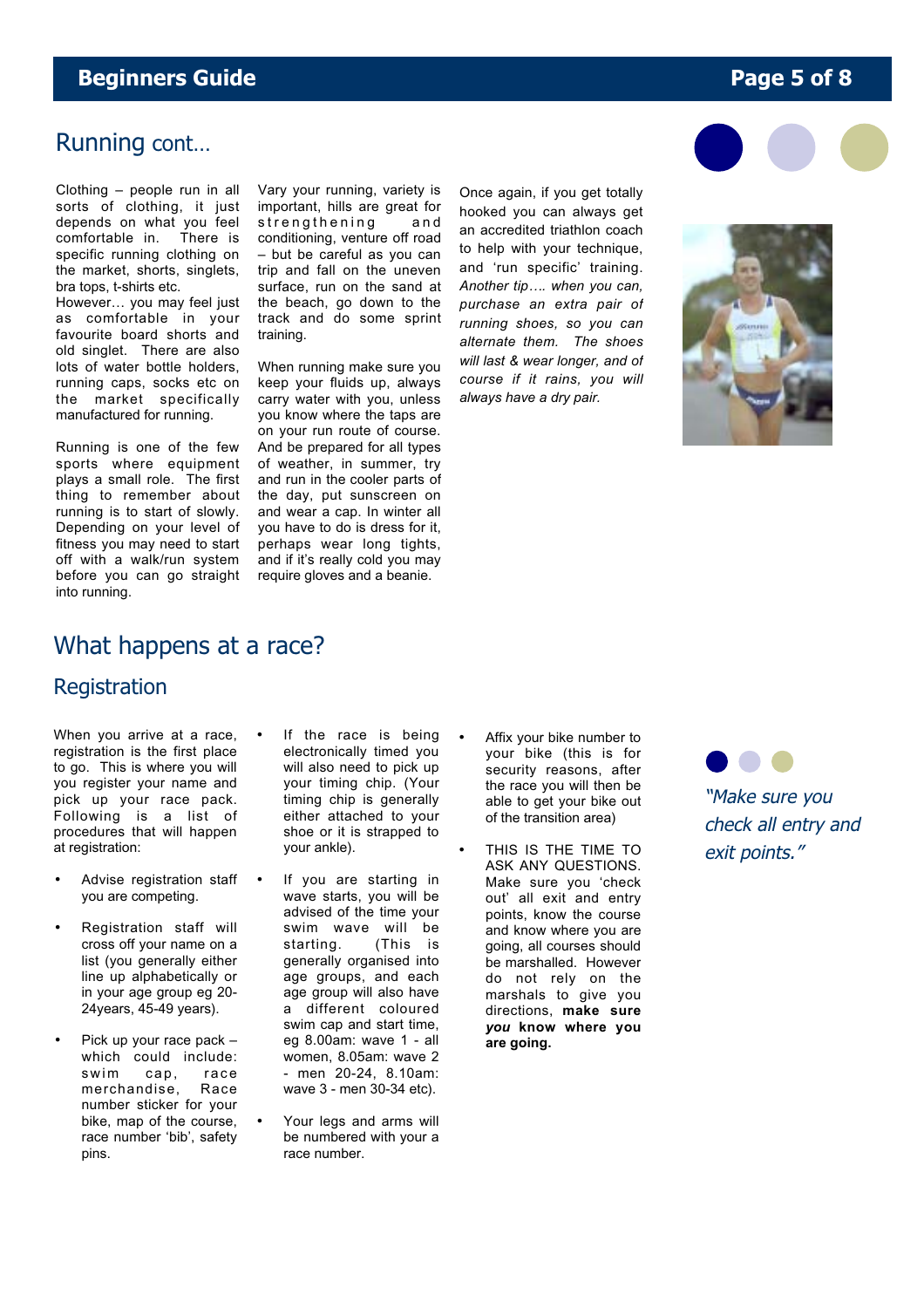

#### **Transition**

oYou must register first, before proceeding into the transition area. Once in the transition area rack your bike and set up your race gear.

Once again, check out all exit and entry points in relation to where you have set up and racked your bike, (so you don't waste time trying to find out where you are coming back in off the bike) There will always be marshals and technical officials in the area to direct you if necessary. *Another tip…. see if you can line yourself up with a landmark (eg a tree or pole). It's amazing how different a transition area can look during the swim – bike transition and bike – run transition.*

Generally no bags are allowed in the transition area, so ensure you make

allowances for when you finish the race as at the majority of races the transition area is closed until the last person has crossed the line. In some instances there will be an area provided to place your bag.

#### Race Briefing

The race briefing is extremely important, and is for your own benefit. The race briefing is compulsory for all competitors. At the race briefing the Race Referee will explain the rules of the race, the course details, announce any changes or concerns about the day.

Make sure you listen to the race briefing, as an excuse that you 'did not hear', will

not be accepted. *Please note: there are many rules and regulations in triathlon and they are there to ensure the safety of yourself and all your fellow competitors. Remember… our hard working technical officials are there looking after you, so show them some courtesy and...listen.*



#### Nutrition and Hydration

"Do not try out new products or drinks on race day."

Make sure you hydrate well throughout the race. There will always be water and sometimes electrolyte drinks at the aid stations. As mentioned before, do not try new products or rely on the products provided on the day. Always be prepared and take your own, water, drinks and food etc*.*

*Once again please note the recommended dail y* *allowance of hydration is 6-8 glasses per day for average activity so if you are training and racing this fluid intake will need to be increased.*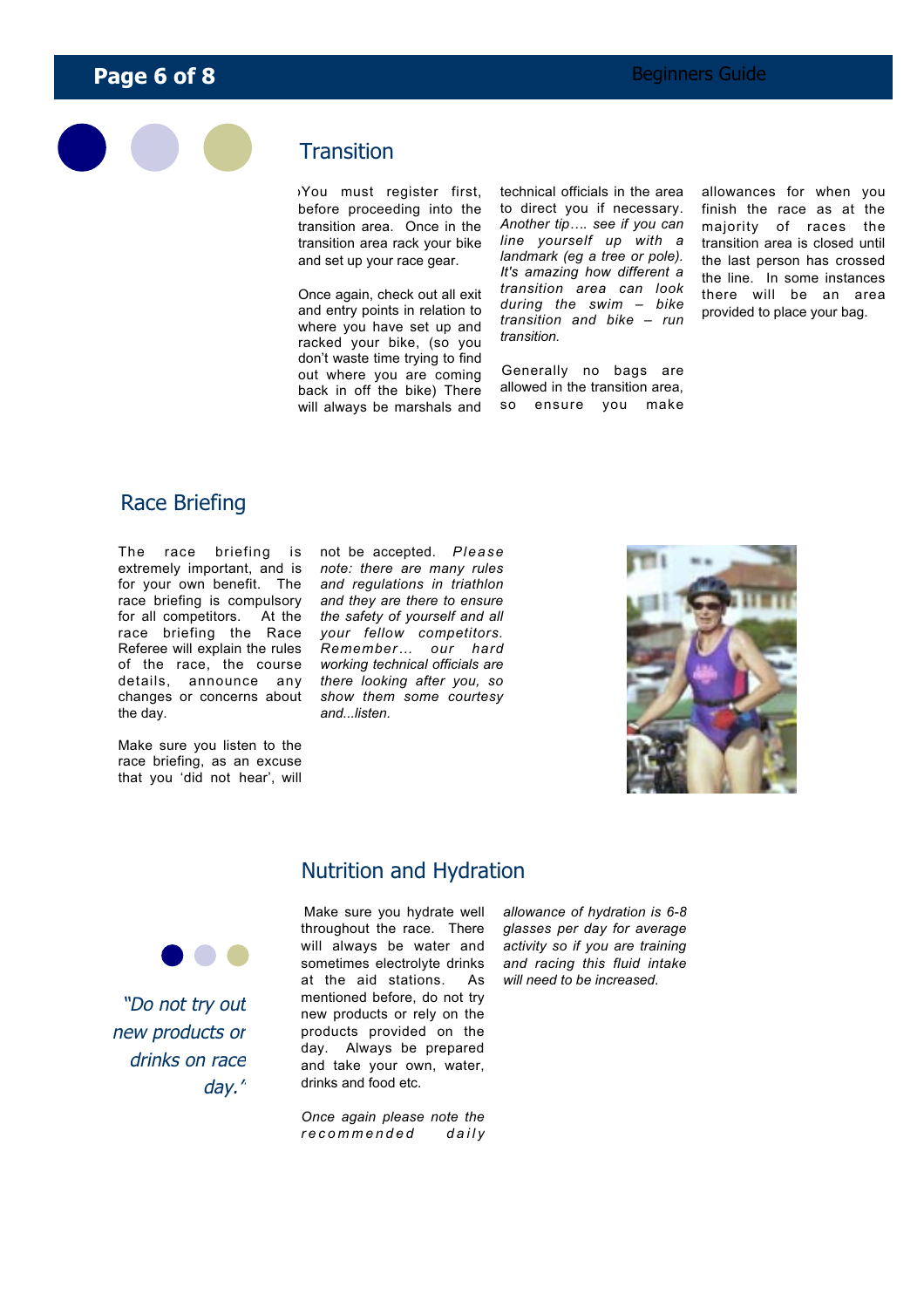### **Beginners Guide Page 7 of 8**

#### Pre Race Points

- Keep a log book to record your progress, weekly distances and times etc.
- Make sure you warm up and warm down at every training session, this includes stretching and a gradual increase and or decrease in pace and heart rate at the beginning and end of

each training session.

- Stretching is extremely important it will help prevent injuries and your increased flexibility in the long term will help with your overall performance.
- Test yourself once every four weeks in time trials over a measured

distance in all three disciplines to monitor your progress.

Most important of all, have fun training, at times it can be a chore, but keep in mind your goal, remember *you* set yourself this goal, and you knew it would be challenging, so don't lose sight of it.





"Stretching is extremely important it will help prevent injures."

# The Race

Just before you start, go through your checklist in your mind, make sure you have everything in place, know where your bike is racked, where the exits and entry points are etc*. (A good idea is to check all this out before race day. Make a check list and pack your bag a couple of days before, that way, when you get down to the race, you know you have everything)* Don't be afraid to ask fellow competitors, remember they were all beginners once, and triathletes are always happy to offer some advice.

Are you ready…….lets talk • you through it.

- The race is about to start…
- You have your goggles, swim cap, timing chip (if applicable), maybe a wetsuit and you are ready to start the race. *All of these things must come back into the transition and placed neatly at your area in the transition. (Do not throw your wetsuit, or goggles etc, just anywhere, they must be neatly placed*

*out of the way.*

- After you have placed all of your swim gear out of the way, the first item to remember is to put your helmet on and do it up before you take your bike from the rack. Don't forget your bike shoes and make sure you have at least one water bottle on your bike.
- Proceed with your bike to the 'Bike Exit' to the Mount/Dismount line where officials/marshals will direct you.
- Always practice safe cycling, cycle in the bike lane or keeping left at all times. Stay out of the 'draft zone'; do not cross double white lines. Always watch out for police and marshals, pay attention to their directions and finally, watch out for other traffic.
- On return into the transition area, make sure you dismount at the Mount/Dismount line, and proceed back to your area in the transition*. Do not undo your helmet, it*

*must be firmly on your head and done up until you have racked your bike in the same position as when you started.* (Make sure your bike is neatly placed, as you must leave room for other competitors to rack their bikes in the same place.) Be courteous,<br>think of fellow fellow competitors.

- *Please note: Do not throw your bicycle into the area and run off. If must be placed in exactly the same place and position as when you picked it up)* finally take your helmet off.
- Put on your running shoes, hat & sunglasses and proceed to the 'Run Exit'. On the run, make sure you hydrate well and follow the run route to the FINISH LINE….

Congratulations!…You have finished…

"Don't be afraid to ask fellow competitors questions, they were all beginners once."